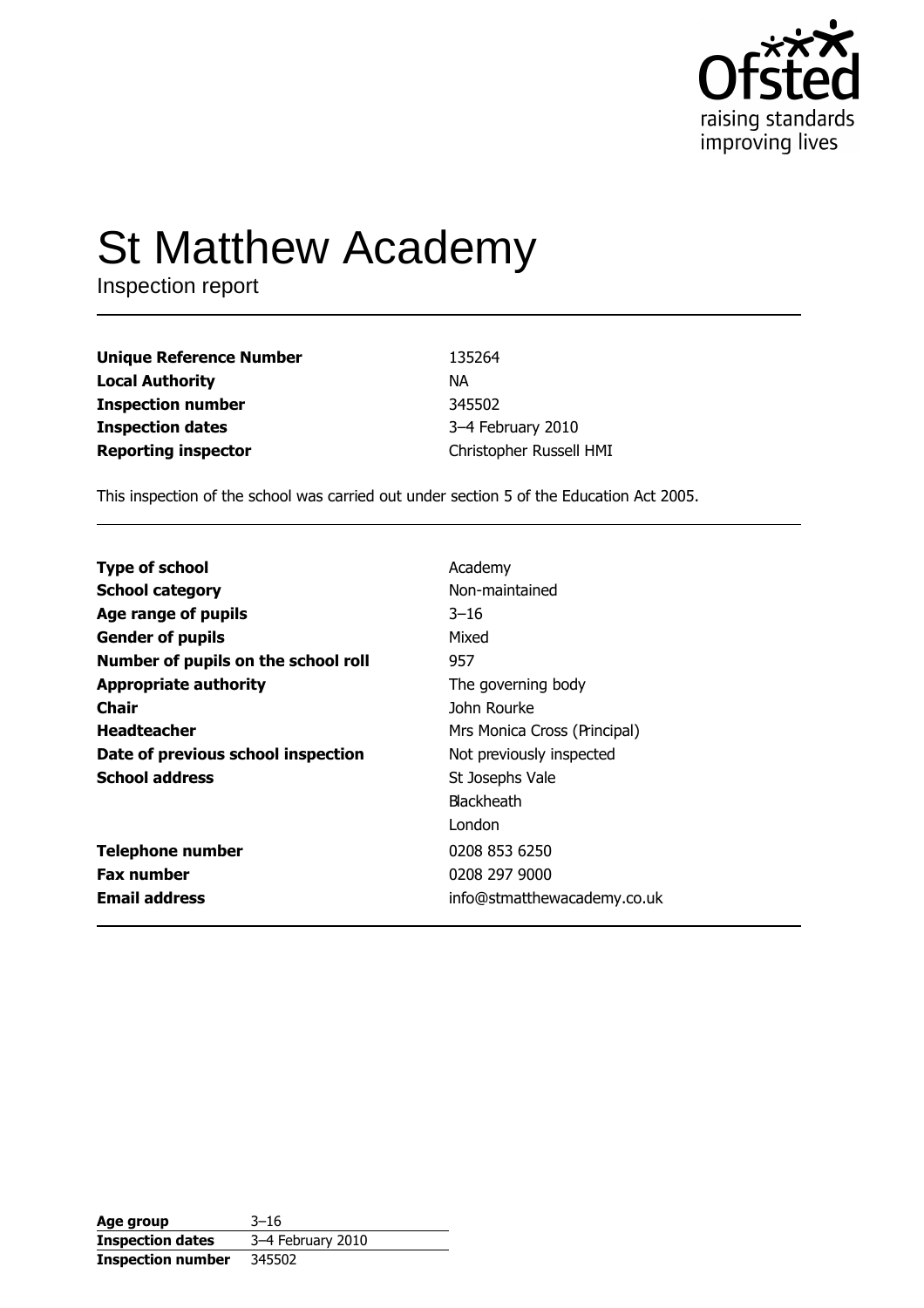The Office for Standards in Education, Children's Services and Skills (Ofsted) regulates and inspects to achieve excellence in the care of children and young people, and in education and skills for learners of all ages. It regulates and inspects childcare and children's social care, and inspects the Children and Family Court Advisory Support Service (Cafcass), schools, colleges, initial teacher training, work-based learning and skills training, adult and community learning, and education and training in prisons and other secure establishments. It rates council children's services, and inspects services for looked after children, safequarding and child protection.

Further copies of this report are obtainable from the school. Under the Education Act 2005, the school must provide a copy of this report free of charge to certain categories of people. A charge not exceeding the full cost of reproduction may be made for any other copies supplied.

If you would like a copy of this document in a different format, such as large print or Braille, please telephone 08456 404045, or email enquiries@ofsted.gov.uk.

You may copy all or parts of this document for non-commercial educational purposes, as long as you give details of the source and date of publication and do not alter the documentation in any way.

Royal Exchange Buildings St Ann's Square Manchester M2 7LA T: 08456 404045 Textphone: 0161 618 8524 E: enquiries@ofsted.gov.uk W: www.ofsted.gov.uk © Crown copyright 2010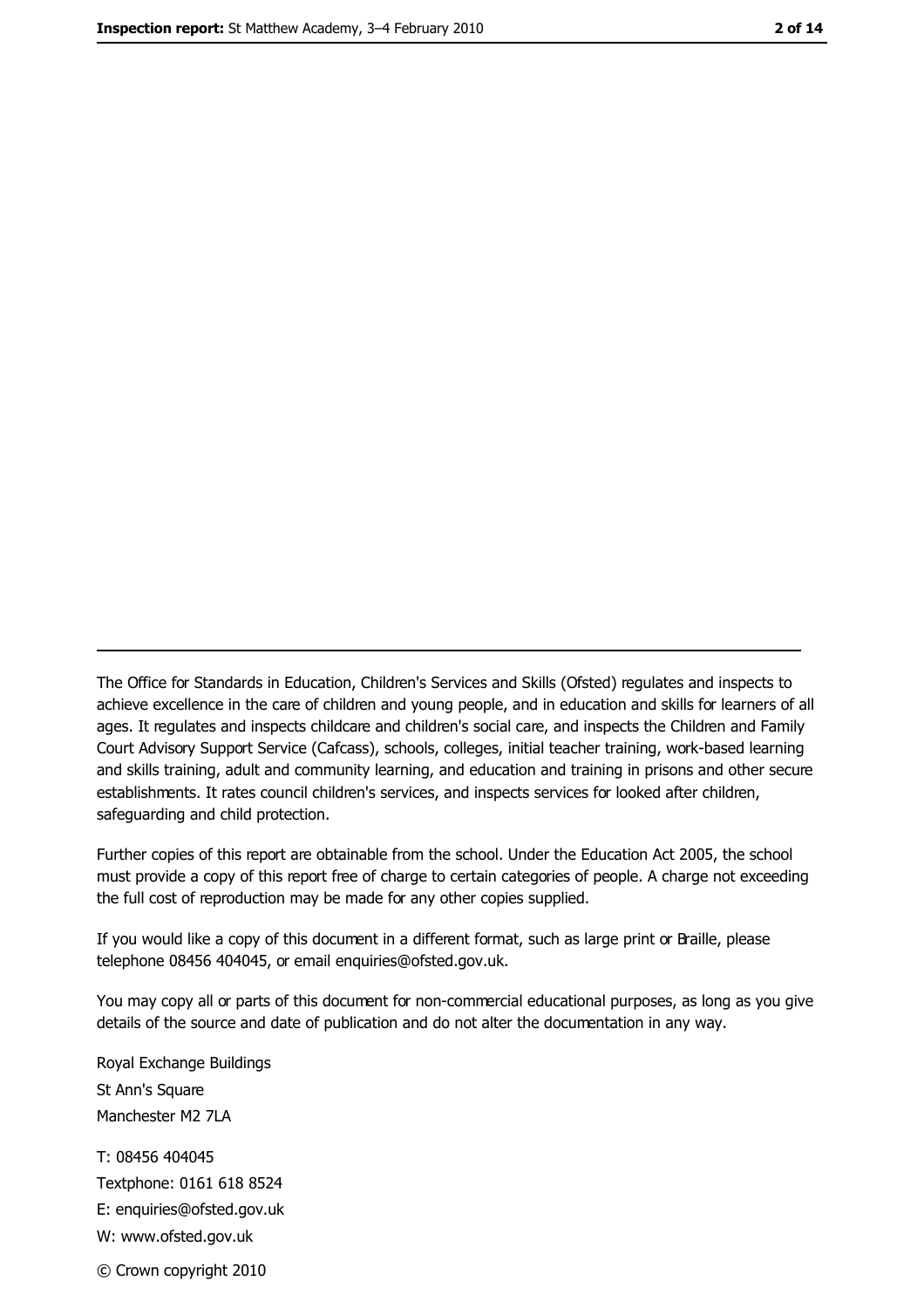## **Introduction**

This inspection was carried out by two of Her Majesty's Inspectors and three additional inspectors. The majority of the inspection time was spent looking at learning; 34 lessons were visited and 34 teachers observed. Meetings were also held with students, staff and governors. Inspectors observed the school's work, and looked at a wide range of documentation, 204 questionnaires completed by parents, and questionnaires completed by staff and students.

The inspection team reviewed many aspects of the school's work. It looked in detail at the following:

- whether lessons enable all groups of students to make satisfactory and improving  $\blacksquare$ progress
- the impact of the work being done to strengthen middle leadership  $\blacksquare$
- whether procedures for observing lessons and improving the quality of teaching are  $\blacksquare$ now more extensive and effective
- whether the way in which leaders use data about students' achievement has  $\blacksquare$ improved.

## Information about the school

St Matthew Academy is an all-through academy for students of primary and secondary age. The academy opened in September 2007 following the closure of a primary school and a boys' secondary school. Its specialisms are in business and enterprise. Students come from a wide area of south-east London. Years 10 and 11 contain only boys; these year groups are small. Other year groups contain both boys and girls. Many students join at the start of Year 7. Pupils come from a wide range of ethnic backgrounds. The proportion of students with special educational needs and/or disabilities is high.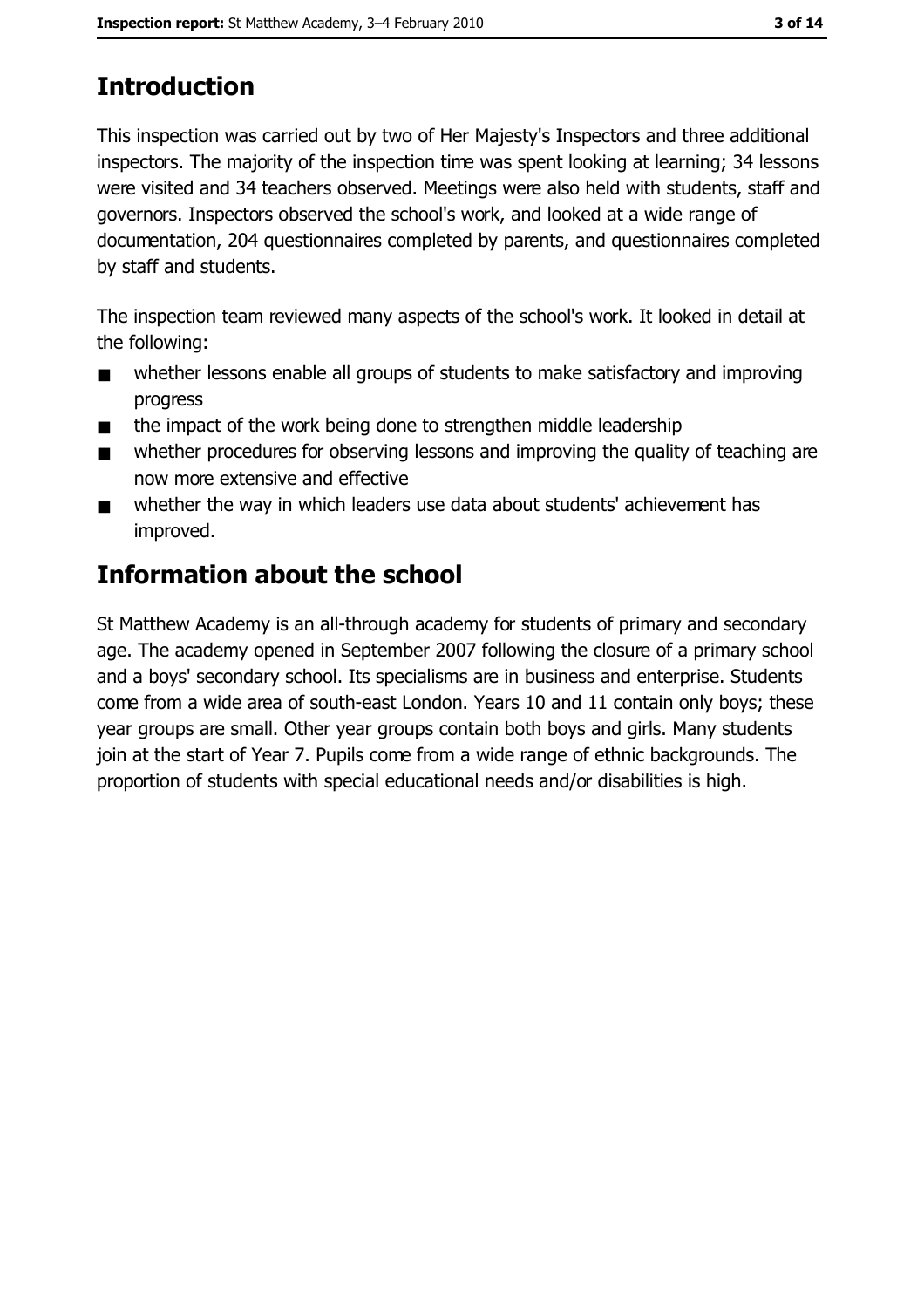## **Inspection judgements**

## Overall effectiveness: how good is the school?

#### The school's capacity for sustained improvement

#### **Main findings**

St Matthew Academy has made major strides forward in the two and a half years since it opened; many things have improved in the twelve months since inspectors last visited. In particular:

- $\blacksquare$ leaders now focus much more sharply on observing lessons and working with teachers to improve the quality of their teaching
- the way in which the academy uses data to track and measure students' progress  $\blacksquare$ has improved

the role of middle leaders (such as heads of faculty) has been strengthened.  $\blacksquare$ The academy is in a strong position to continue its improvement. Senior and middle leaders are providing clear direction, drive and ambition for the academy's further development. They have a thorough, accurate and realistic understanding of the academy's strengths and areas for future development. Many aspects of provision have improved in the past year, leading to better outcomes for students. The academy's work as a specialist college is a particular strength: it underpins many improvements and is doing much to raise students' aspirations.

Although still variable overall, the quality of teaching is improving. Leaders have dealt determinedly with any inadequate teaching and almost all teaching is now at least satisfactory; the academy has some excellent teachers. The curriculum has also improved, particularly at Key Stage 4. These improvements are helping students to achieve much more. The progress of many students is, however, limited by their low levels of literacy. A number of initiatives have had a dramatic effect on students' reading skills, although opportunities to develop students' literacy skills across all subjects of the curriculum are being missed.

Attendance has improved dramatically over the past few years and is now above average, particularly in the secondary phase. Behaviour has also improved: much behaviour is now good, although there are still incidents of misbehaviour, particularly where teaching is less effective. A common system for responding to misbehaviour in the classroom has been introduced across the academy - the 'behaviour for learning' policy - but is not yet used consistently by all staff, reducing its effectiveness.

## What does the school need to do to improve further?

- Improve the overall quality of teaching to good by ensuring that:  $\blacksquare$ 
	- lessons move at a sufficient pace
	- teachers make effective use of 100-minute lessons

| 3 |
|---|
|   |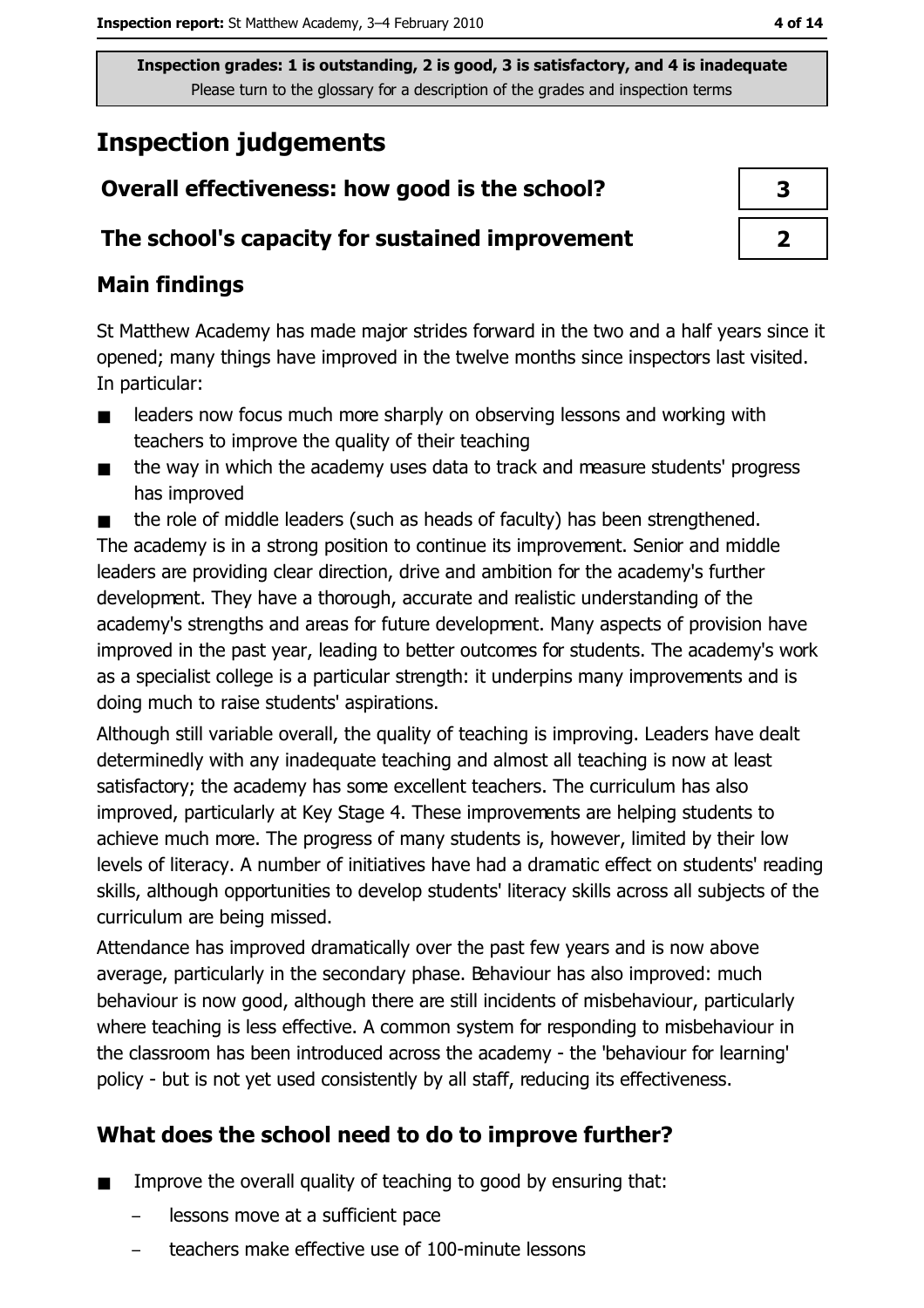- students understand what they are expected to learn and be able to do during lessons
- lesson activities interest and challenge students of all abilities
- marking consistently provides clear and helpful guidance to students about how to improve
- lessons in all subjects provide sufficient support for the development of students' literacy skills.
- Ensure that all staff apply the academy's new 'behaviour for learning' policy  $\blacksquare$ consistently.
- About 40% of the schools whose overall effectiveness is judged satisfactory may  $\blacksquare$ receive a monitoring visit by an Ofsted inspector before their next section 5 inspection.

#### **Outcomes for individuals and groups of pupils**

3

Students' achievement is satisfactory: attainment is low, but improving securely and quickly; students currently make expected progress and rates of progress are improving rapidly.

Key Stage 2 national test results were low in science and mathematics in 2009, but results in English increased significantly, particularly for reading. GCSE examination results were significantly below average in 2009, although these students had particularly low attainment when they entered the academy. There are clear signs that the current Year 11 are on track to achieve more; some students, for example, have already attained five or more higher grades including English and mathematics.

Patterns of achievement across different groups of students are generally quite consistent. Although their overall progress is also satisfactory, students with special educational needs and/or disabilities typically make slightly more progress than other students because they are very well supported. However, students in receipt of free school meals and some middle-ability students make slightly less progress than other students.

Most students have good attitudes to school and enjoy learning. They concentrate and listen well in lessons, and work well with other students. Most are able to speak confidently and answer questions enthusiastically, although the limited literacy skills of many students hold them back, particularly in the older year groups. Where teaching is less interesting, students are rather passive and sometimes misbehave.

The improved, healthier food in the canteen is popular with students. However, outdoor facilities are currently very limited and this restricts opportunities for physical activity.

The many students spoken to by inspectors said that they feel safe and well cared for.

The academy's specialist status makes a strong contribution to students' outcomes. Many of the extensive opportunities for students to make a contribution to the local and wider community, for example, arise from the specialism. Achievement in the specialist subjects is rising.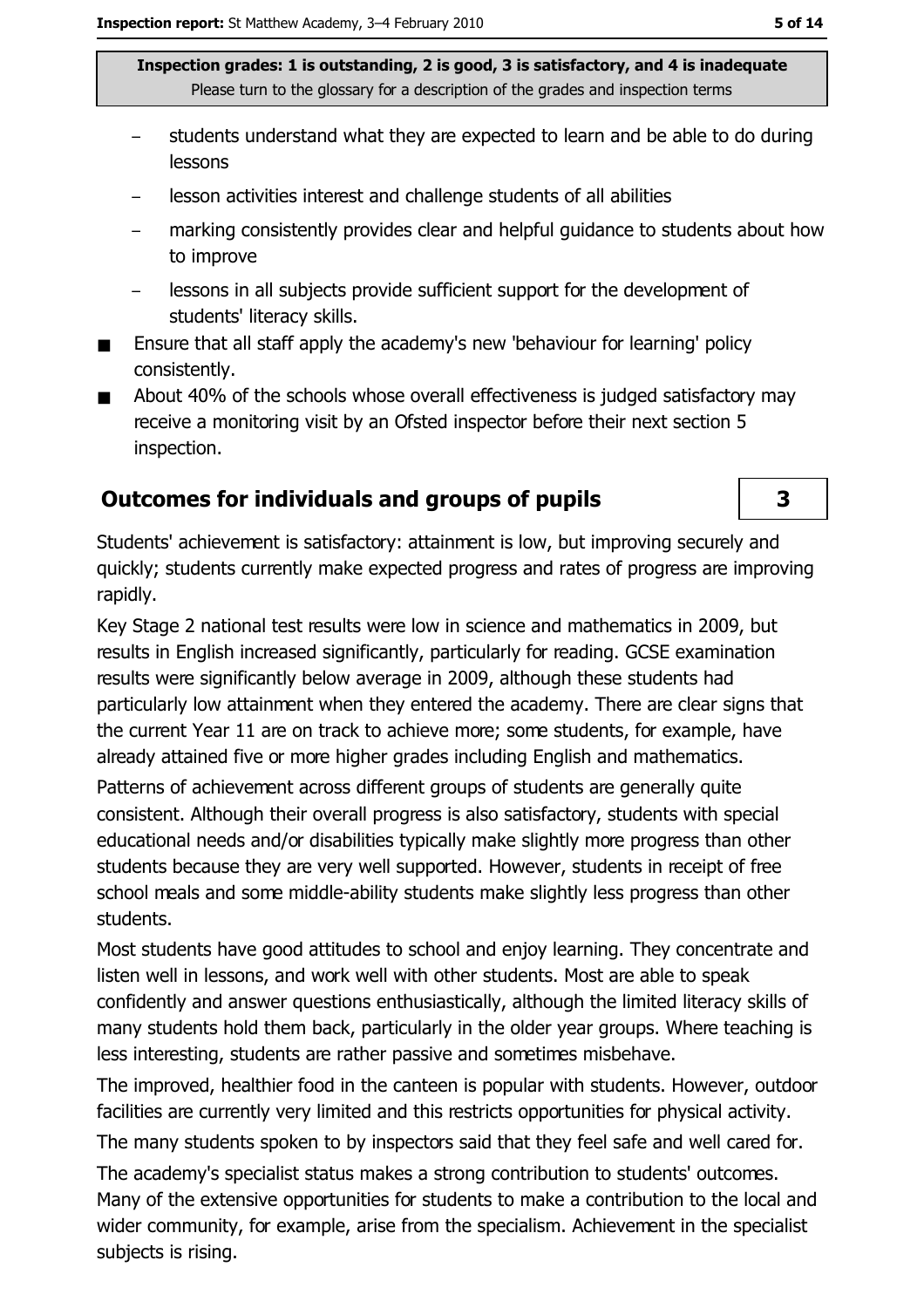These are the grades for pupils' outcomes

| Pupils' achievement and the extent to which they enjoy their learning                                                     |                         |
|---------------------------------------------------------------------------------------------------------------------------|-------------------------|
| Taking into account:<br>Pupils' attainment <sup>1</sup>                                                                   | 4                       |
| The quality of pupils' learning and their progress                                                                        | 3                       |
| The quality of learning for pupils with special educational needs and/or<br>disabilities and their progress               | 3                       |
| The extent to which pupils feel safe                                                                                      | $\overline{\mathbf{2}}$ |
| <b>Pupils' behaviour</b>                                                                                                  | 3                       |
| The extent to which pupils adopt healthy lifestyles                                                                       | 3                       |
| The extent to which pupils contribute to the school and wider community                                                   | $\overline{2}$          |
| The extent to which pupils develop workplace and other skills that will<br>contribute to their future economic well-being |                         |
| Taking into account:<br>Pupils' attendance <sup>1</sup>                                                                   | 2                       |
| The extent of pupils' spiritual, moral, social and cultural development                                                   | $\overline{\mathbf{2}}$ |

#### How effective is the provision?

The academy offers a good range of care, guidance and support for students. Students with special educational needs and/or disabilities are particularly well supported. Arrangements for supporting students with English as an additional language were less secure, but have been strengthened in recent months.

The quality of teaching has improved. Although satisfactory overall, an increasing proportion of lessons are good. Almost all lessons are characterised by good relationships between students and staff. However, in weaker lessons:

- the lesson moves too slowly, particularly in 100-minute-long lessons
- the lesson is heavily dominated by the teacher, with students spending a lot of time  $\blacksquare$ listening
- students are not clear enough what they need to learn or be able to do by the end  $\blacksquare$ of the lesson
- activities are not matched closely enough to the ability levels of different students. Marking is improving: some is now very helpful and helps students to understand what they need to do to improve, although this is not yet consistently the case.

The grades for attainment and attendance are: 1 is high; 2 is above average; 3 is broadly average; and 4 is low.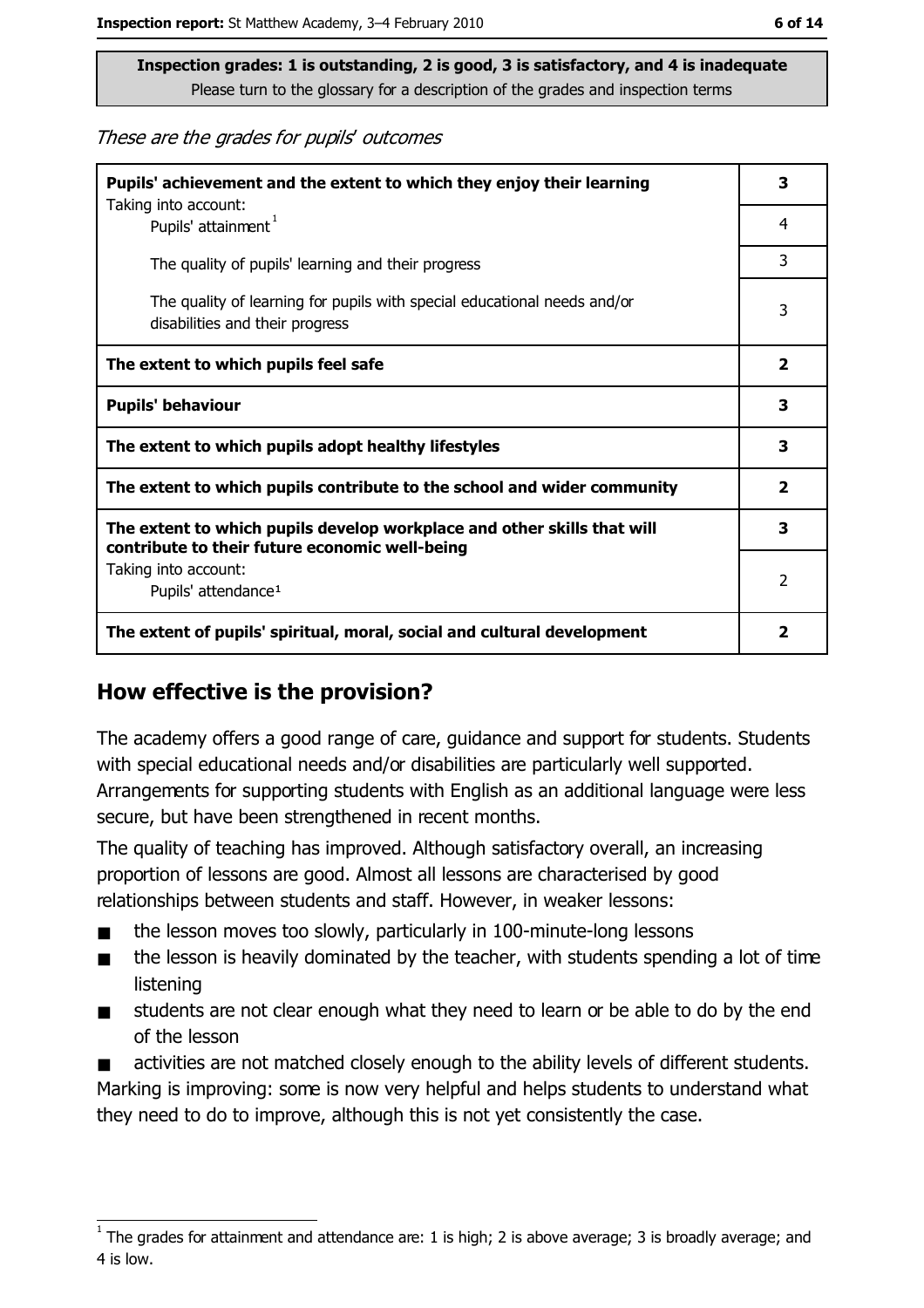The curriculum has developed and now meets students' needs well. Particular strengths are:

- a very flexible curriculum for older students, with the opportunity to study a wide  $\blacksquare$ range of vocational courses
- extensive opportunities for enrichment, many linked to the academy's specialist  $\blacksquare$ status.

These are the grades for the quality of provision

| The quality of teaching                                                                                    |  |
|------------------------------------------------------------------------------------------------------------|--|
| Taking into account:<br>The use of assessment to support learning                                          |  |
| The extent to which the curriculum meets pupils' needs, including, where<br>relevant, through partnerships |  |
| The effectiveness of care, guidance and support                                                            |  |

#### How effective are leadership and management?

Leaders at all levels are providing considerable drive for the academy's further development. They have a detailed understanding of the academy's strengths and weaknesses and their plans for the future are now much more sharply focussed. Governors also have a thorough understanding of the academy's strengths and weaknesses and hold leaders accountable.

The programme of lesson monitoring involves senior and middle leaders and is now rigorous and extensive. Almost all of inspectors' observations were undertaken jointly with school leaders. In each case, the leader was able to analyse and judge the quality of the lesson with considerable accuracy.

Systems to set targets for students and track their progress have developed significantly in the last year. This is helping leaders at all levels to identify underachieving students and hold teachers more accountable for students' progress. However, the systems are still developing and the data are not yet sufficiently accessible for all leaders.

The academy makes a good contribution to community cohesion. Much is done to strengthen links with the local and wider community. The focus, through the academy's specialist status, on stimulating social enterprise, is a particular strength.

The academy's procedures for safeguarding are secure. Checks on new staff are carried out correctly and recorded well.

The extent to which the academy promotes equal opportunity is satisfactory and improving. Improved data about assessment are increasingly being used to track the progress of different groups to ensure that everyone does well.

The academy works in close partnership with a wide range of agencies and external partners. Specialist links with businesses are particularly strong.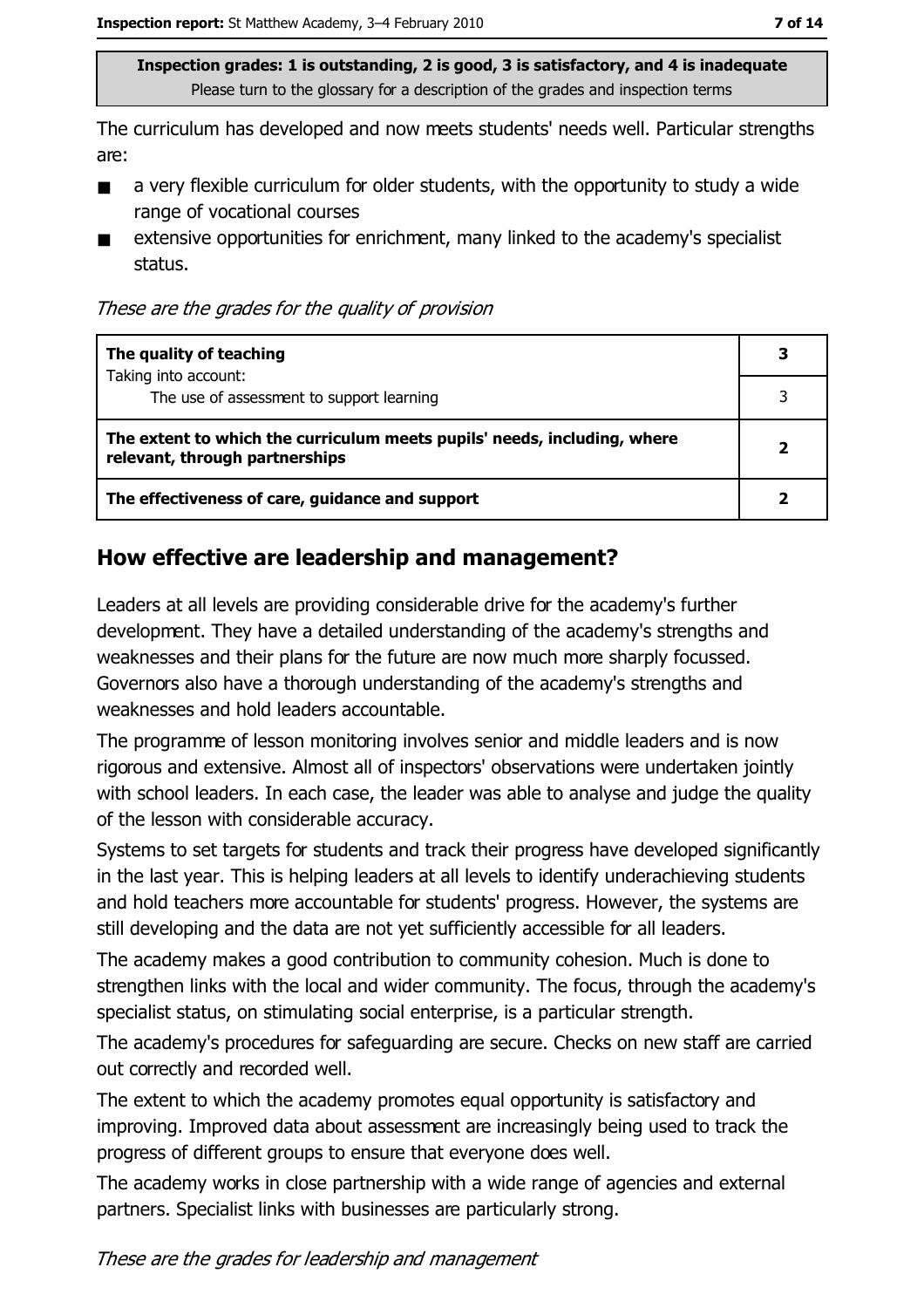| The effectiveness of leadership and management in embedding ambition and<br>driving improvement                                                                     | $\mathbf{2}$            |
|---------------------------------------------------------------------------------------------------------------------------------------------------------------------|-------------------------|
| Taking into account:<br>The leadership and management of teaching and learning                                                                                      | 2                       |
| The effectiveness of the governing body in challenging and supporting the<br>school so that weaknesses are tackled decisively and statutory responsibilities<br>met | $\overline{\mathbf{2}}$ |
| The effectiveness of the school's engagement with parents and carers                                                                                                | 3                       |
| The effectiveness of partnerships in promoting learning and well-being                                                                                              | $\mathbf{2}$            |
| The effectiveness with which the school promotes equality of opportunity and<br>tackles discrimination                                                              | 3                       |
| The effectiveness of safeguarding procedures                                                                                                                        | 3                       |
| The effectiveness with which the school promotes community cohesion                                                                                                 | $\overline{\mathbf{2}}$ |
| The effectiveness with which the school deploys resources to achieve<br>value for money                                                                             | 3                       |

#### **Early Years Foundation Stage**

Many children enter the academy with low skill levels. They are well taught and make good progress. Children enjoy a wide range of practical activities, both inside and out. They develop language skills well because questioning and role play areas are utilised to good effect. Their creative development is well promoted because resources are used imaginatively. Children are very well cared for and supported and, as a result, their behaviour and personal development are good. Occasionally, planning and guidance do not link key objectives for learning to activities. Assessment is used well and children's progress is tracked effectively from term to term, although the starting point of each year group in Nursery and Reception is not analysed in sufficient detail.

These are the grades for the Early Years Foundation Stage

| <b>Overall effectiveness of the Early Years Foundation Stage</b><br>Taking into account:     | 2                        |
|----------------------------------------------------------------------------------------------|--------------------------|
| Outcomes for children in the Early Years Foundation Stage                                    |                          |
| The quality of provision in the Early Years Foundation Stage                                 |                          |
| The effectiveness of leadership and management of the Early Years<br><b>Foundation Stage</b> | $\overline{\phantom{a}}$ |

#### **Views of parents and carers**

The majority of the parents and carers who responded to the questionnaire were generally positive about the academy. Most of the negative comments related to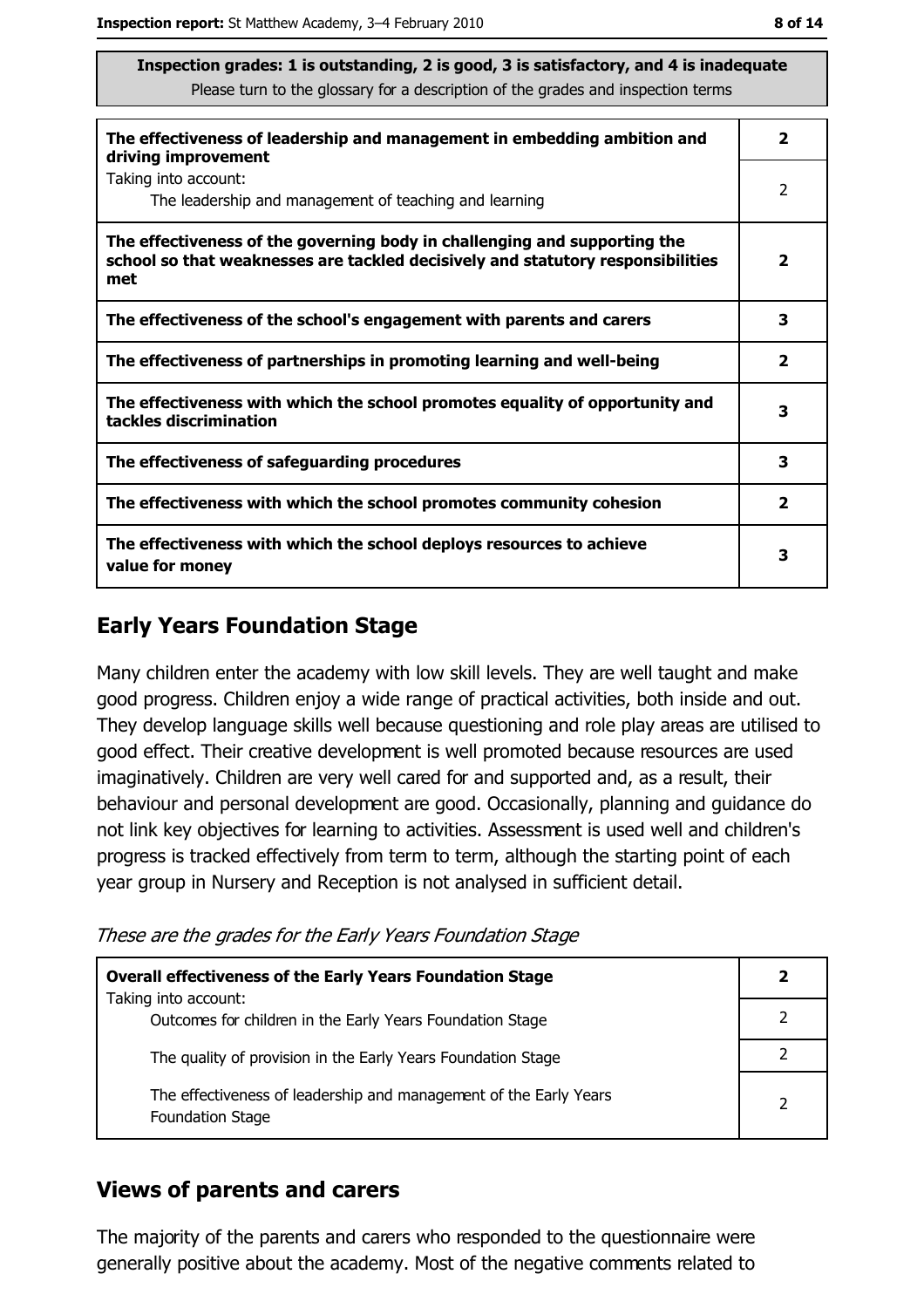concerns about the variable quality of teaching and its impact on students' progress. This matched the findings of the inspection team (and indeed the judgements of the academy's senior leaders).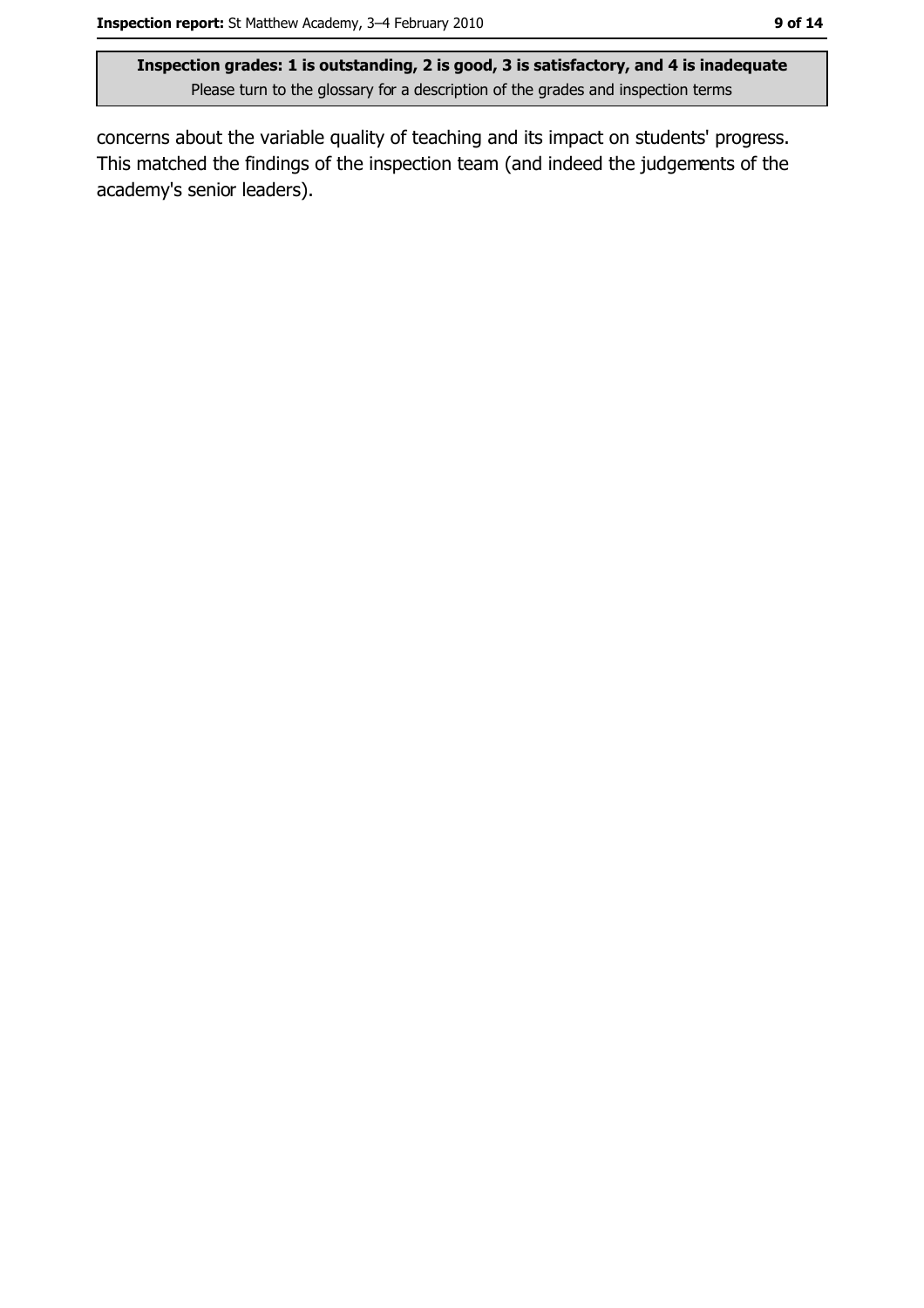#### Responses from parents and carers to Ofsted's questionnaire

Ofsted invited all the registered parents and carers of pupils registered at St Matthew Academy to complete a questionnaire about their views of the school.

In the questionnaire, parents and carers were asked to record how strongly they agreed with 13 statements about the school. The inspection team received 204 completed questionnaires by the end of the on-site inspection. In total, there are 957 pupils registered at the school.

| <b>Statements</b>                                                                                                                                                                                                                                       | <b>Strongly</b><br><b>Agree</b> |               | <b>Agree</b> |               |              | <b>Disagree</b> |                | <b>Strongly</b><br>disagree |  |
|---------------------------------------------------------------------------------------------------------------------------------------------------------------------------------------------------------------------------------------------------------|---------------------------------|---------------|--------------|---------------|--------------|-----------------|----------------|-----------------------------|--|
|                                                                                                                                                                                                                                                         | <b>Total</b>                    | $\frac{0}{0}$ | <b>Total</b> | $\frac{0}{0}$ | <b>Total</b> | $\frac{0}{0}$   | <b>Total</b>   | $\frac{0}{0}$               |  |
| My child enjoys school                                                                                                                                                                                                                                  | 78                              | 38            | 107          | 52            | 9            | $\overline{4}$  | 9              | $\overline{4}$              |  |
| The school keeps my child<br>safe                                                                                                                                                                                                                       | 66                              | 32            | 110          | 54            | 13           | 6               | $\overline{7}$ | 3                           |  |
| The school informs me<br>about my child's progress                                                                                                                                                                                                      | 64                              | 31            | 117          | 57            | 16           | 8               | 3              | $\mathbf{1}$                |  |
| My child is making enough<br>progress at this school                                                                                                                                                                                                    | 40                              | 20            | 126          | 62            | 29           | 14              | 6              | 3                           |  |
| The teaching is good at this<br>school                                                                                                                                                                                                                  | 37                              | 18            | 133          | 65            | 24           | 12              | 5              | $\overline{2}$              |  |
| The school helps me to<br>support my child's learning                                                                                                                                                                                                   | 49                              | 24            | 113          | 55            | 30           | 15              | $\overline{7}$ | 3                           |  |
| The school helps my child to<br>have a healthy lifestyle                                                                                                                                                                                                | 36                              | 18            | 129          | 63            | 24           | 12              | 5              | $\overline{2}$              |  |
| The school makes sure that<br>my child is well prepared for<br>the future (for example<br>changing year group,<br>changing school, and for<br>children who are finishing<br>school, entering further or<br>higher education, or<br>entering employment) | 33                              | 16            | 104          | 51            | 28           | 14              | 5              | $\overline{2}$              |  |
| The school meets my child's<br>particular needs                                                                                                                                                                                                         | 30                              | 15            | 114          | 56            | 28           | 14              | 9              | $\overline{4}$              |  |
| The school deals effectively<br>with unacceptable behaviour                                                                                                                                                                                             | 46                              | 23            | 105          | 51            | 31           | 15              | 11             | 5                           |  |
| The school takes account of<br>my suggestions and<br>concerns                                                                                                                                                                                           | 23                              | 11            | 107          | 52            | 34           | 17              | 9              | $\overline{4}$              |  |
| The school is led and<br>managed effectively                                                                                                                                                                                                            | 31                              | 15            | 112          | 55            | 28           | 14              | 16             | 8                           |  |
| Overall, I am happy with my<br>child's experience at this<br>school                                                                                                                                                                                     | 46                              | 23            | 117          | 57            | 21           | 10              | 11             | 5                           |  |

The table above summarises the responses that parents and carers made to each statement. The percentages indicate the proportion of parents and carers giving that response out of the total number of completed questionnaires. Where one or more parents and carers chose not to answer a particular question, the percentages will not add up to 100%.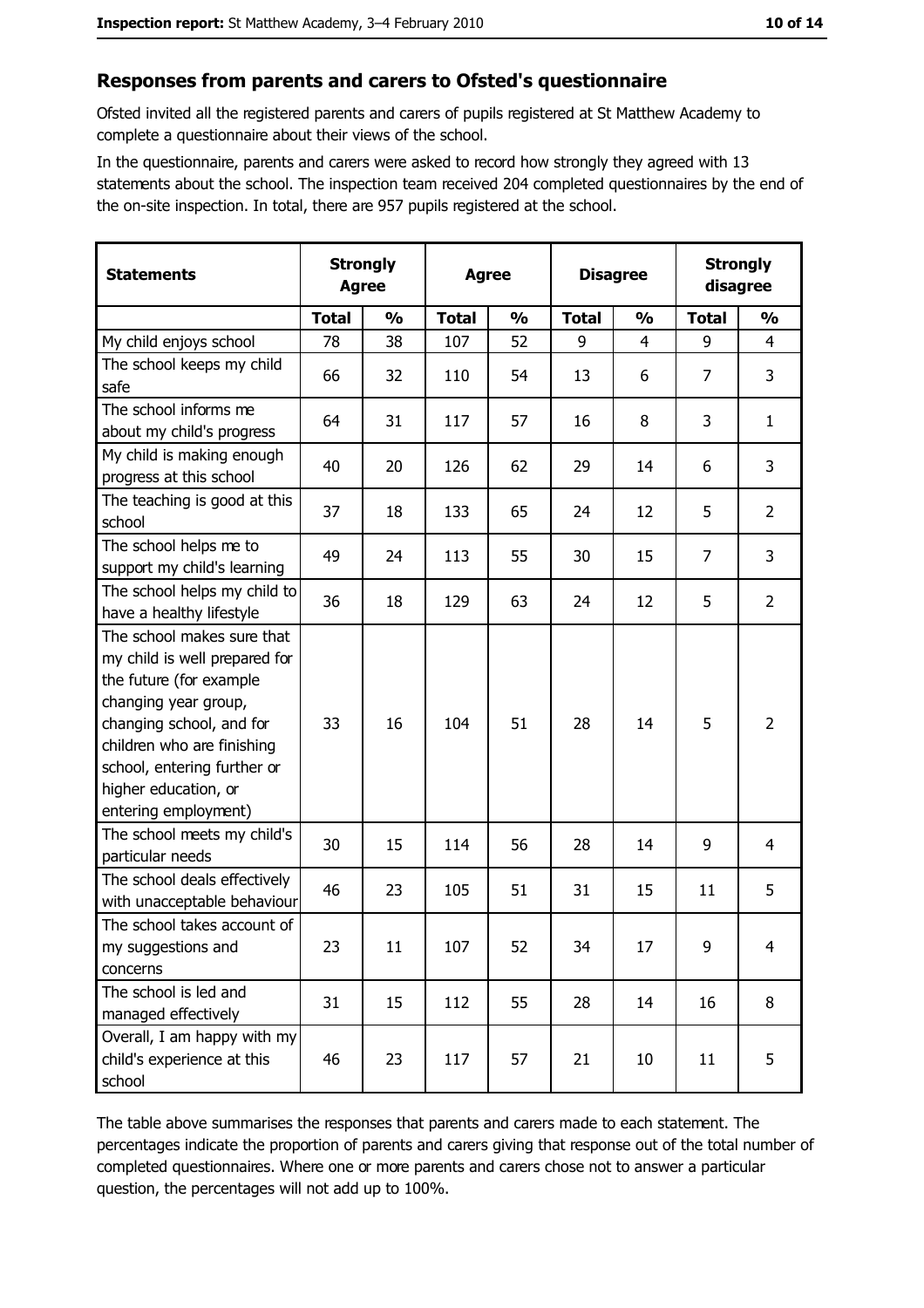# Glossary

| Grade   | <b>Judgement</b> | <b>Description</b>                                                                                                                                                                                                               |  |
|---------|------------------|----------------------------------------------------------------------------------------------------------------------------------------------------------------------------------------------------------------------------------|--|
| Grade 1 | Outstanding      | These features are highly effective. An oustanding<br>school provides exceptionally well for its pupils' needs.                                                                                                                  |  |
| Grade 2 | Good             | These are very positive features of a school. A school<br>that is good is serving its pupils well.                                                                                                                               |  |
| Grade 3 | Satisfactory     | These features are of reasonable quality. A satisfactory<br>school is providing adequately for its pupils.                                                                                                                       |  |
| Grade 4 | Inadequate       | These features are not of an acceptable standard. An<br>inadequate school needs to make significant<br>improvement in order to meet the needs of its pupils.<br>Ofsted inspectors will make further visits until it<br>improves. |  |

### What inspection judgements mean

#### Overall effectiveness of schools inspected between September 2007 and July 2008

|                       | Overall effectiveness judgement (percentage of<br>schools) |      |                     |                   |
|-----------------------|------------------------------------------------------------|------|---------------------|-------------------|
| <b>Type of school</b> | Outstanding                                                | Good | <b>Satisfactory</b> | <b>Inadequate</b> |
| Nursery schools       | 39                                                         | 58   | 3                   | 0                 |
| Primary schools       | 13                                                         | 50   | 33                  | 4                 |
| Secondary schools     | 17                                                         | 40   | 34                  | 9                 |
| Sixth forms           | 18                                                         | 43   | 37                  | $\overline{2}$    |
| Special schools       | 26                                                         | 54   | 18                  | $\overline{2}$    |
| Pupil referral units  | 7                                                          | 55   | 30                  | 7                 |
| All schools           | 15                                                         | 49   | 32                  | 5                 |

New school inspection arrangements were introduced on 1 September 2009. This means that inspectors now make some additional judgements that were not made previously.

The data in the table above were reported in The Annual Report of Her Majesty's Chief Inspector of Education, Children's Services and Skills 2007/08.

Percentages are rounded and do not always add exactly to 100. Secondary school figures include those that have sixth forms, and sixth form figures include only the data specifically for sixth form inspection judgements.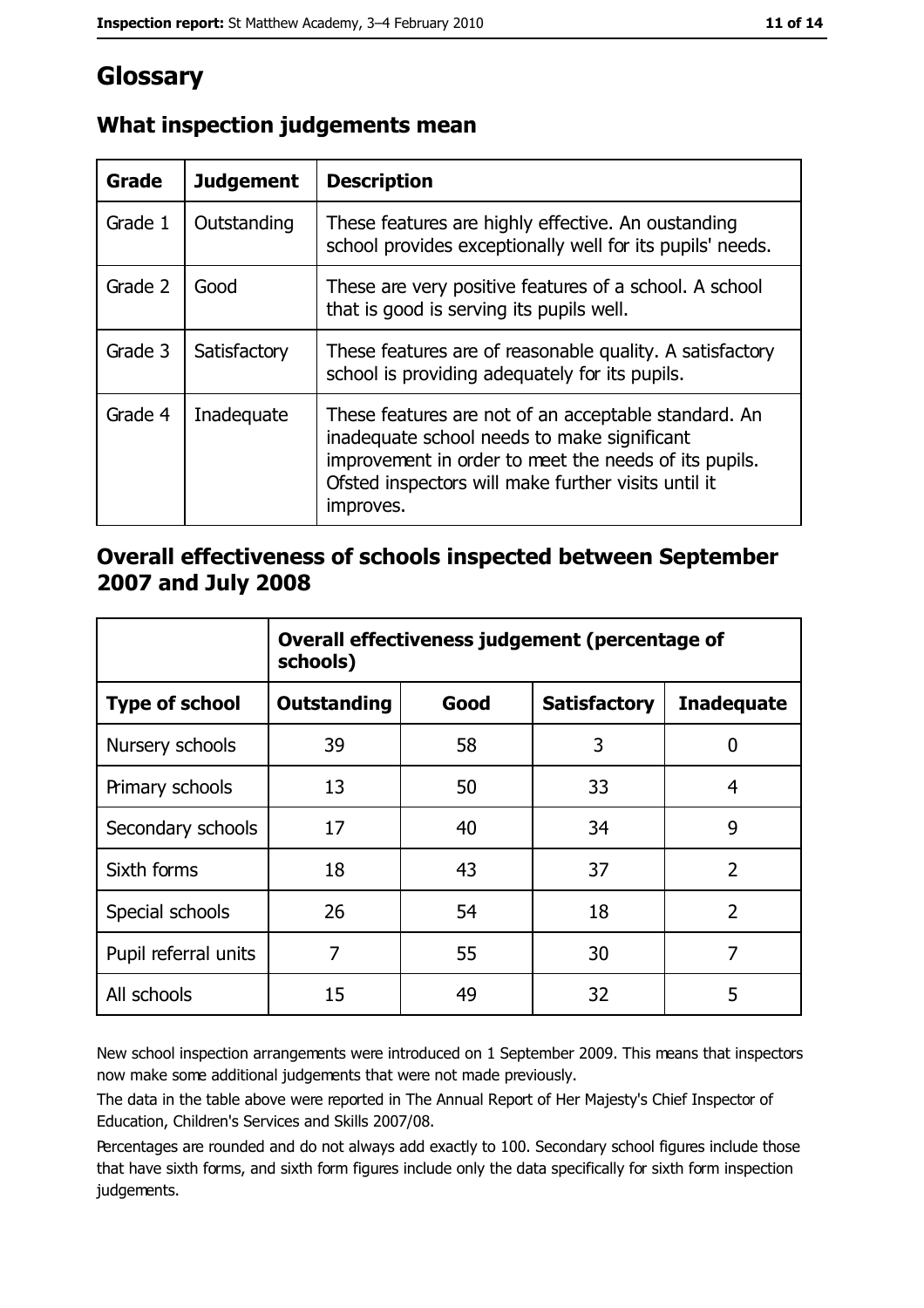## **Common terminology used by inspectors**

| Achievement:                  | the progress and success of a pupil in<br>their learning, development or training.                                                                                                                                                                                                                           |
|-------------------------------|--------------------------------------------------------------------------------------------------------------------------------------------------------------------------------------------------------------------------------------------------------------------------------------------------------------|
| Attainment:                   | the standard of the pupils' work shown by<br>test and examination results and in<br>lessons.                                                                                                                                                                                                                 |
| Capacity to improve:          | the proven ability of the school to<br>continue improving. Inspectors base this<br>judgement on what the school has<br>accomplished so far and on the quality of<br>its systems to maintain improvement.                                                                                                     |
| Leadership and management:    | the contribution of all the staff with<br>responsibilities, not just the headteacher,<br>to identifying priorities, directing and<br>motivating staff and running the school.                                                                                                                                |
| Learning:                     | how well pupils acquire knowledge,<br>develop their understanding, learn and<br>practise skills and are developing their<br>competence as learners.                                                                                                                                                          |
| <b>Overall effectiveness:</b> | inspectors form a judgement on a school's<br>overall effectiveness based on the findings<br>from their inspection of the school. The<br>following judgements, in particular,<br>influence what the overall effectiveness<br>judgement will be.                                                               |
|                               | The school's capacity for sustained<br>improvement.<br>Outcomes for individuals and groups<br>of pupils.<br>The quality of teaching.<br>The extent to which the curriculum<br>meets pupil's needs, including where<br>relevant, through partnerships.<br>The effectiveness of care, guidance<br>and support. |
| Progress:                     | the rate at which pupils are learning in<br>lessons and over longer periods of time. It<br>is often measured by comparing the<br>pupils' attainment at the end of a key<br>stage with their attainment when they<br>started.                                                                                 |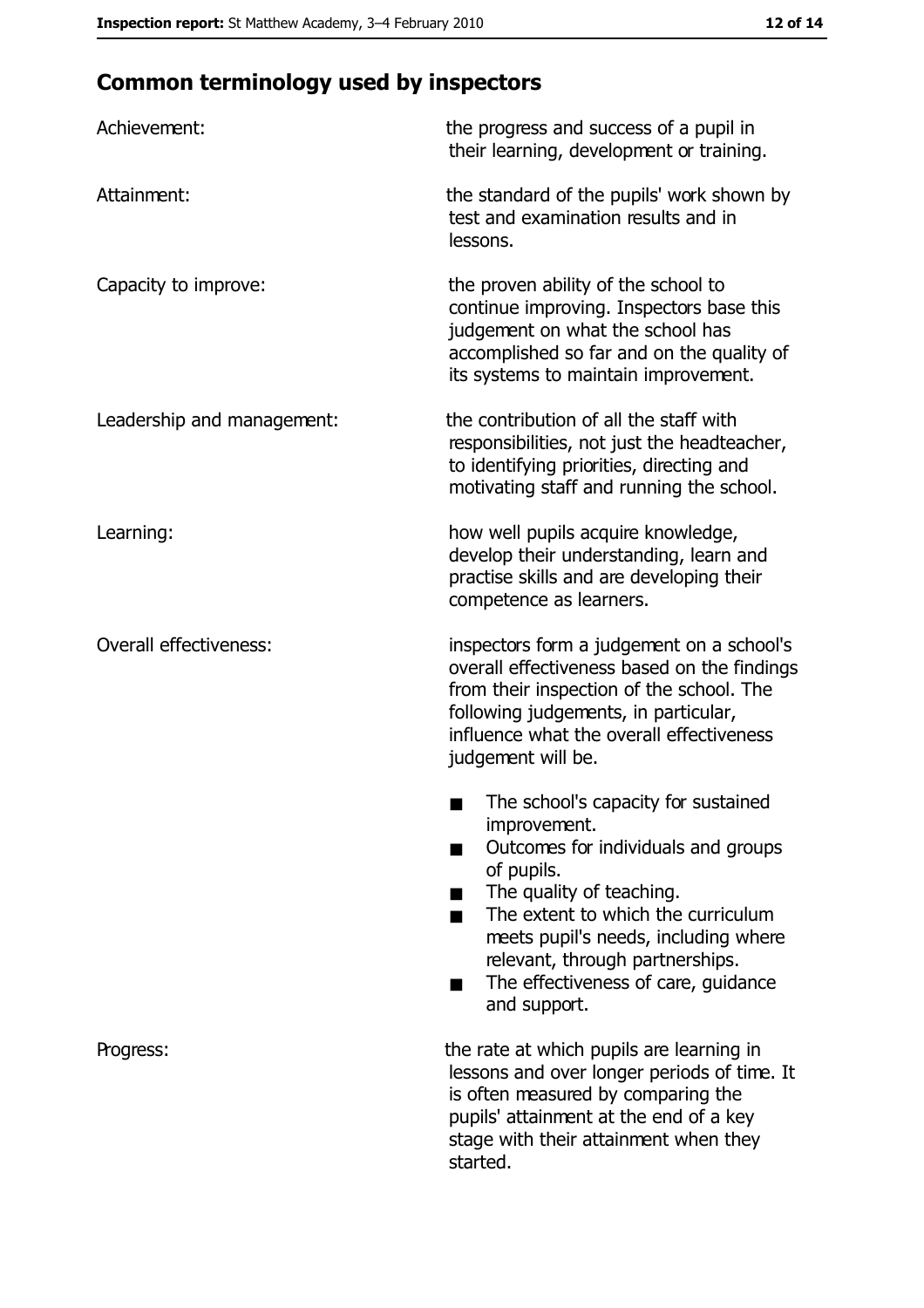This letter is provided for the school, parents and carers to share with their children. It describes Ofsted's main findings from the inspection of their school.



5 February 2010

Dear students

Inspection of St Matthew Academy, London, SE3 0XX

Thank you for your help and for taking the time to talk to us during the recent inspection. I am writing to you to tell you about our main findings.

We found that the academy has developed well since our last visit a year ago. Many things have improved and the academy now has many strengths.

Leaders focus much more on improving the quality of teaching. This is resulting in better lessons.

The curriculum at Key Stage 4 has been developed so that you have more choice of subjects.

You are very well cared for and supported by the school.

Your attendance has improved dramatically.

The way in which the academy sets targets for you and monitors your progress is developing well.

You make a good contribution to the school and wider community.

Lessons are improving and many are good, but the overall quality is uneven. In particular, some lessons move too slowly, especially when they are 100 minutes long. Marking is improving, although some does not help you to improve your work.

Behaviour has improved, although you told us that there is still misbehaviour in some lessons. The academy has a new 'behaviour for learning' policy, but not all teachers are following it yet. We have asked the academy to work on these areas.

Staff are very ambitious for the academy and are working hard to improve it. They have a good understanding of the academy's strengths and areas for development, and know what to do next to continue the academy's improvement.

Yours sincerely

**Christopher Russell** 

Her Majesty's Inspector